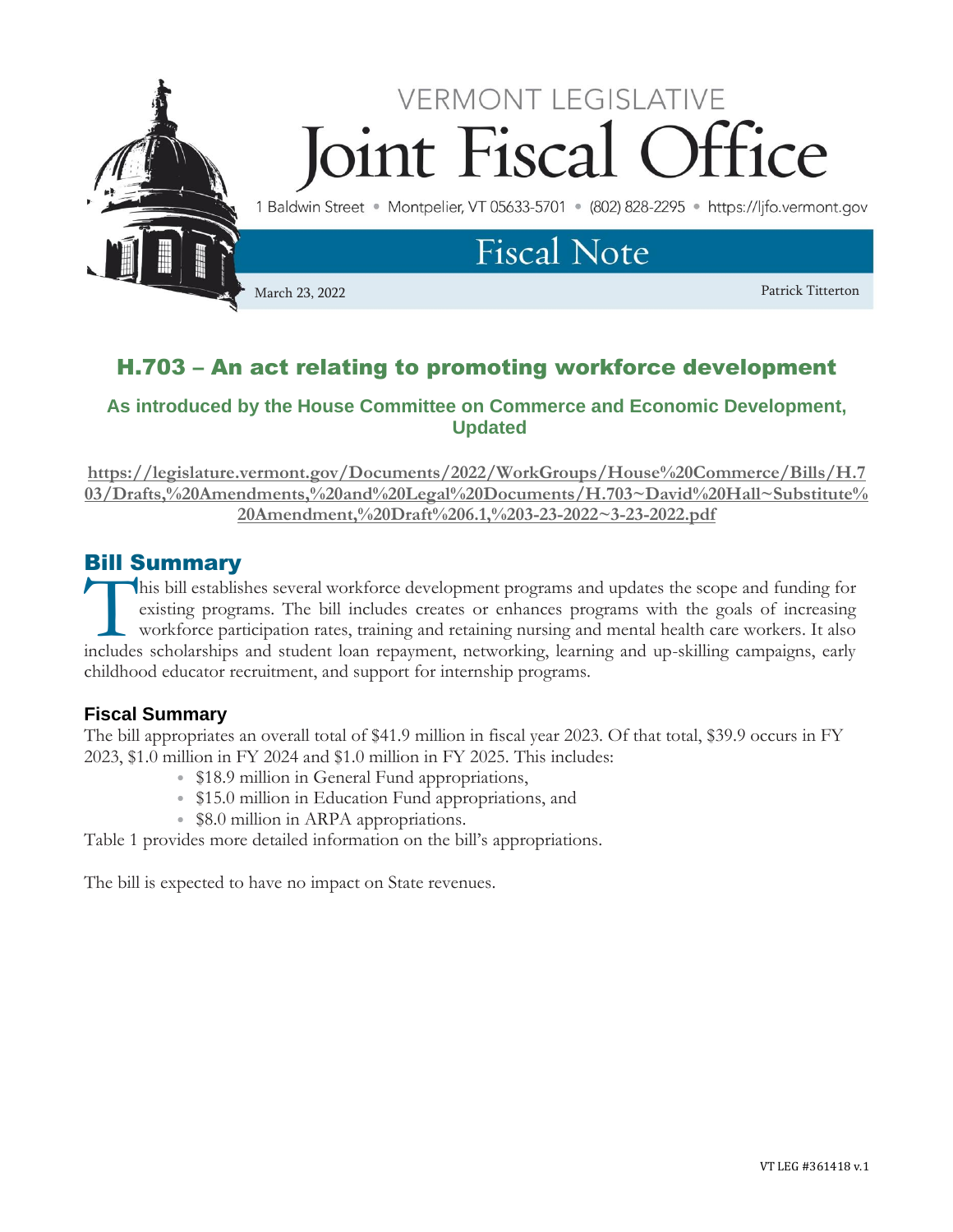# **\*\*\*Page left intentionally blank\*\*\***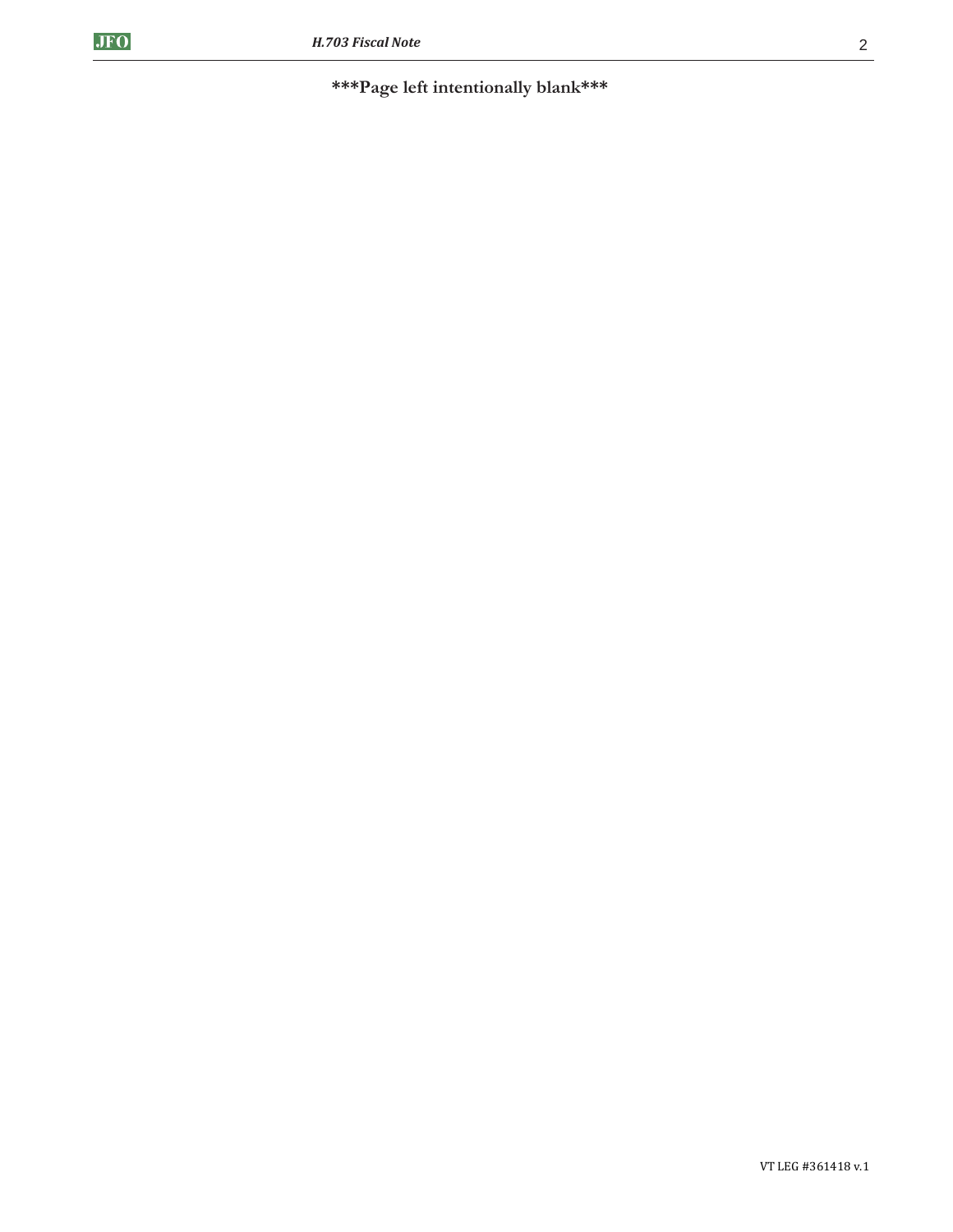| <b>Table 1: Overview of all Appropriations</b> |                                                                                                                                                            |                                                      |                     |                                                                                                                                                                                                                                                                                                                                                                                                                                                                                                                                                                                          |
|------------------------------------------------|------------------------------------------------------------------------------------------------------------------------------------------------------------|------------------------------------------------------|---------------------|------------------------------------------------------------------------------------------------------------------------------------------------------------------------------------------------------------------------------------------------------------------------------------------------------------------------------------------------------------------------------------------------------------------------------------------------------------------------------------------------------------------------------------------------------------------------------------------|
| <b>Section</b>                                 | Program                                                                                                                                                    | <b>New</b><br><b>Appropriations</b><br><b>Amount</b> | <b>Source</b>       | <b>Notes</b>                                                                                                                                                                                                                                                                                                                                                                                                                                                                                                                                                                             |
| $\mathbf{1}$                                   | Immediate Strategies and<br><b>Funding for Expanding</b><br>the Labor Force,<br>Increasing the Number of<br>Participants and<br><b>Participation Rates</b> | \$2,500,000                                          | <b>General Fund</b> | Appropriates funds to the UVM Office of Engagement in<br>consultation with Vermont Student Assistance Corporation in<br>FY23 to administer a statewide forgivable loan program of<br>\$5,000 per graduate who commits to work in Vermont for two<br>years after graduation.                                                                                                                                                                                                                                                                                                              |
|                                                |                                                                                                                                                            | \$500,000                                            | ARPA SFR            | Appropriates funds to the State Refugee Office in FY23 to<br>administer grants to refugee or New-American focused<br>programs to support increased in-migration or retention of<br>recent arrivals.                                                                                                                                                                                                                                                                                                                                                                                      |
|                                                |                                                                                                                                                            | \$387,000                                            | <b>General Fund</b> | Appropriates funds to the Vermont Technical College in FY23 to<br>develop a skilled meat cutter training and apprenticeship facility.                                                                                                                                                                                                                                                                                                                                                                                                                                                    |
| 3                                              | <b>Funding and Governance</b><br><b>Structures of Career</b><br><b>Technical Education in</b><br>Vermont                                                   | \$180,000                                            | <b>General Fund</b> | Appropriates funds to the Joint Fiscal Office in FY23 to contract<br>services for systematic examination of existing funding<br>structures of CTE, CTE governance structures in relation to<br>funding structures, implication of existing funding and<br>governance structures for K-12 schools and adult education,<br>funding and alignment of early college and dual enrollment, CTE<br>funding and governance structures in other states and to<br>identify and prioritize potential new models of CTE funding and<br>governance structures for Vermont's education funding system. |
| 4                                              | Investment in the Up-<br>Skilling of Private Sector<br><b>Employers to Support the</b><br><b>Evolution of Business and</b><br><b>Organizational Models</b> | \$250,000                                            | <b>General Fund</b> | Appropriates funds to the Agency of Commerce and Community<br>Development (ACCD) in FY23 to regrant a performance-based<br>contract to the Vermont Professionals of Color Network for<br>business coaching and other training for BIPOC business owners,<br>networking, and career fairs, workshops, and paid internships.                                                                                                                                                                                                                                                               |
| 5                                              | Regional Workforce<br><b>Expansion System</b>                                                                                                              | \$1,500,000                                          | <b>General Fund</b> | Appropriates funds to the Department of Labor in FY23 for a<br>two-year pilot program to create a coordinated regional system,<br>beginning in three regions of the State, to increase local labor<br>participation rates, decrease the number of open positions,<br>increase worker wages as they transition to new jobs, and<br>collect, organize, develop, and share information related to local<br>career pathways with workforce development partners.                                                                                                                             |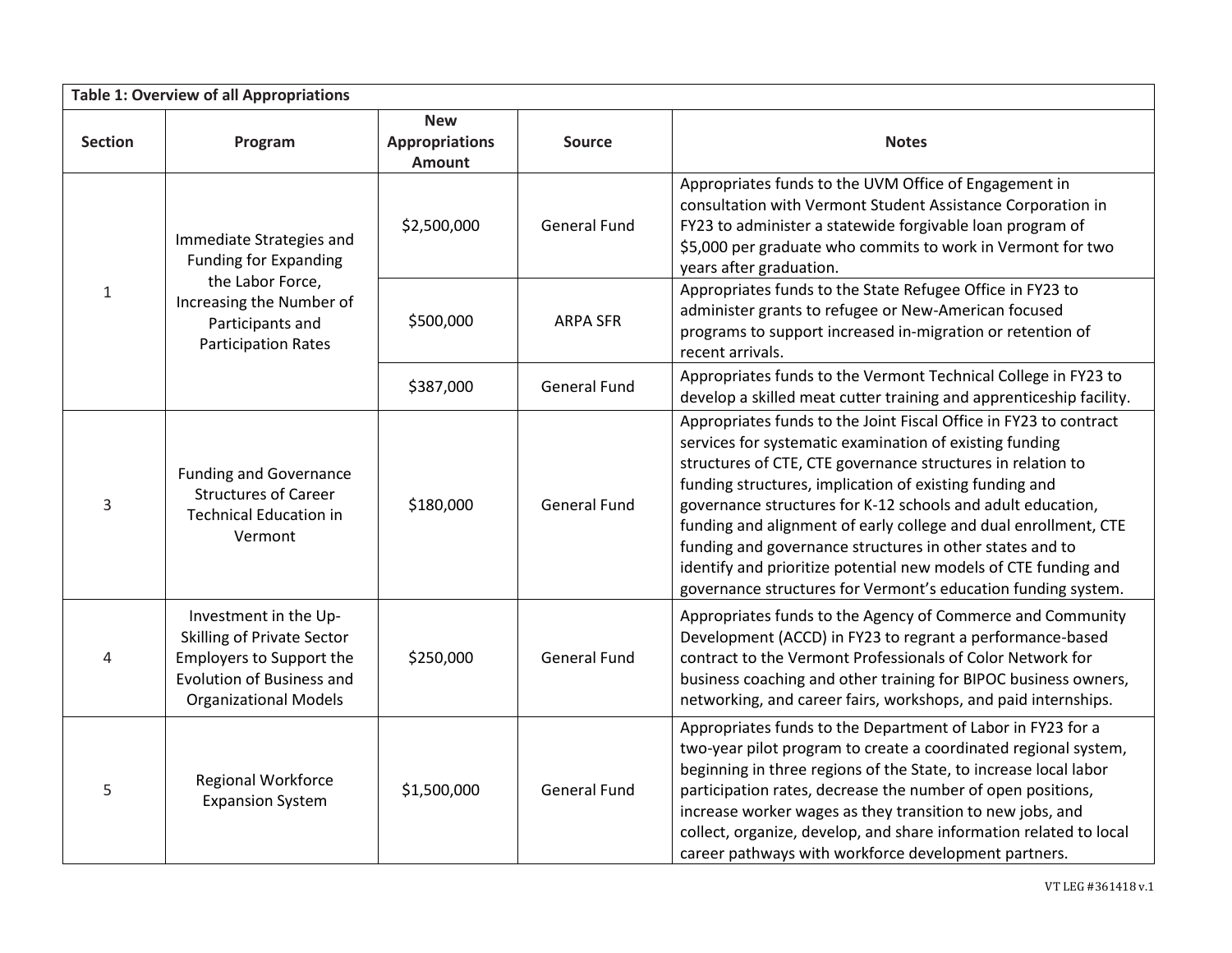| <b>Section</b> | Program                                                                                                          | <b>New</b><br><b>Appropriations</b><br><b>Amount</b> | <b>Source</b>         | <b>Notes</b>                                                                                                                                                                                                                                                                                                                                                                                                                                                                                                            |
|----------------|------------------------------------------------------------------------------------------------------------------|------------------------------------------------------|-----------------------|-------------------------------------------------------------------------------------------------------------------------------------------------------------------------------------------------------------------------------------------------------------------------------------------------------------------------------------------------------------------------------------------------------------------------------------------------------------------------------------------------------------------------|
| 6              | Incarcerated Individuals<br><b>Workforce Development</b><br>Pilot Program                                        | \$420,000                                            | <b>General Fund</b>   | Appropriates funds to the Department of Corrections in FY23 to<br>address vocational enhancement needs.                                                                                                                                                                                                                                                                                                                                                                                                                 |
|                |                                                                                                                  | \$300,000                                            | <b>General Fund</b>   | Appropriates funds to the Department of Corrections in FY23 to<br>establish a community-based pilot reentry program at the<br>Chittenden Correctional Facility to provide continuity of services<br>for justice-involved individuals.                                                                                                                                                                                                                                                                                   |
| 12             | Work-based Learning and<br><b>Training Program</b>                                                               | \$1,500,000                                          | <b>General Fund</b>   | Appropriates funds to the Department of Labor in FY23 to<br>implement the Vermont Work-Based Learning and Training<br>Program created in this bill.                                                                                                                                                                                                                                                                                                                                                                     |
| 14             | <b>Vermont Trades</b><br><b>Scholarship Program</b>                                                              | \$3,000,000                                          | <b>General Fund</b>   | Appropriates funds to the Vermont Student Assistance<br>Corporation (VSAC) in FY23 for scholarships for trades students<br>under the Vermont Trades Scholarship Program who<br>demonstrate financial need. Creates a scholarship program to be<br>administered by VSAC which will disburse initial licensing fees,<br>exam fees and tuition payments on behalf of eligible individuals.<br>Any funds left over at the end of the year will be rolled over and<br>available to VSAC the following year for scholarships. |
| 15             | <b>Vermont Trades Loan</b><br>Reimbursement Program                                                              | \$500,000                                            | <b>General Fund</b>   | Appropriates funds to VSAC in FY23 to create the Vermont<br>Trades Loan Repayment Reimbursement Program in which VSAC<br>will disburse funds to eligible individuals for loan repayments.<br>For every year of work in qualifying occupations, an individual<br>can receive \$5,000 not to exceed the amount of debt owed. Any<br>funds left over at the end of the year will be rolled over and<br>available to VSAC the following year for loan repayment<br>assistance.                                              |
| 16             | <b>CTE Construction and</b><br>Rehabilitation<br><b>Experiential Learning</b><br>Program; Revolving Loan<br>Fund | \$15,000,000                                         | <b>Education Fund</b> | Appropriates funds in FY23 to Vermont Housing Conservation<br>Board to create and administer a CTE Construction and<br>Rehabilitation Learning Program and Revolving Loan Fund. The<br>board may not use more than 5 percent of the Fund for the costs<br>of administration.                                                                                                                                                                                                                                            |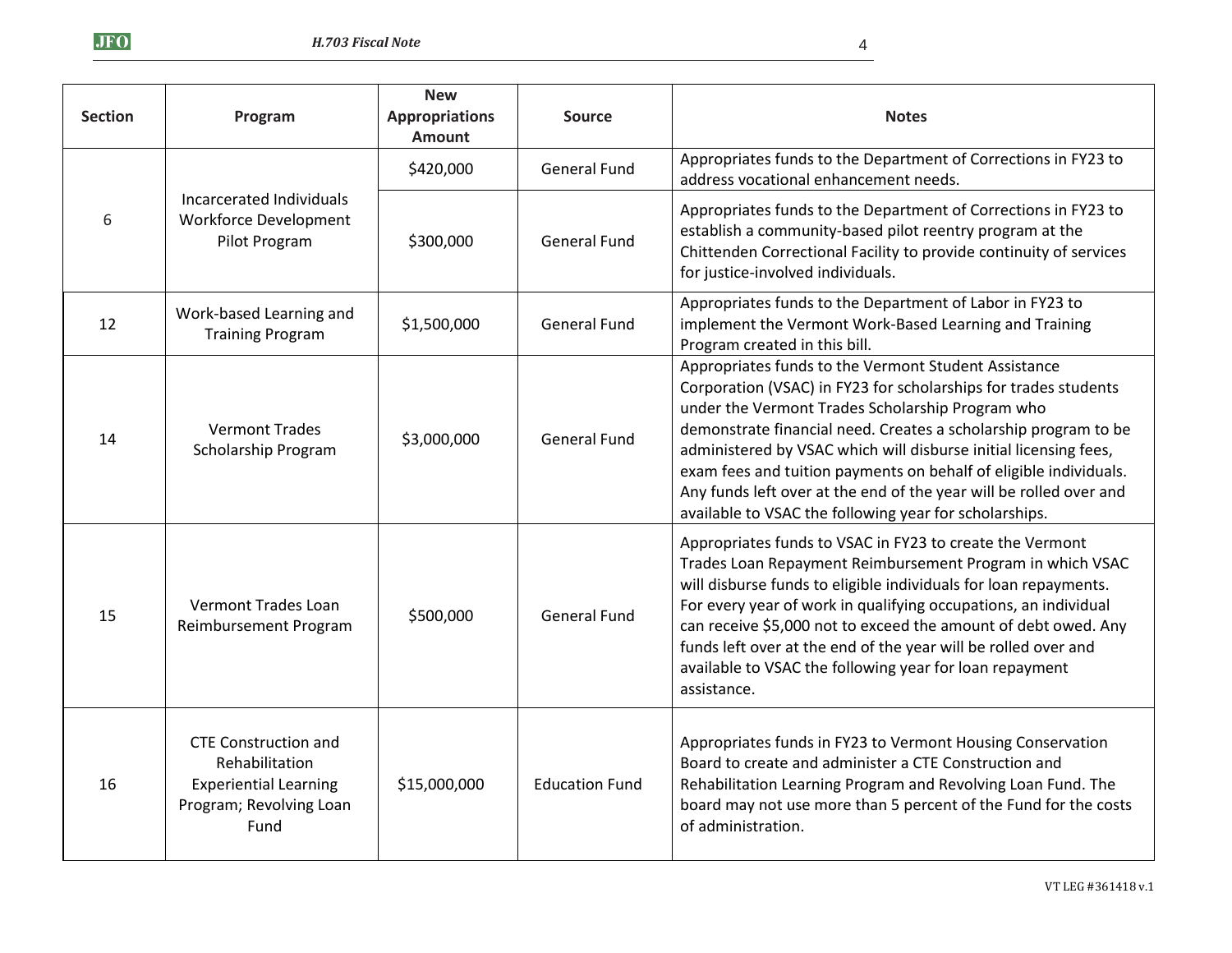| <b>Section</b> | Program                                                                         | <b>New</b><br><b>Appropriations</b><br><b>Amount</b> | <b>Source</b>       | <b>Notes</b>                                                                                                                                                                                                                                                                                                                                                                                                                                                                                                                                                                                                                                                                                 |
|----------------|---------------------------------------------------------------------------------|------------------------------------------------------|---------------------|----------------------------------------------------------------------------------------------------------------------------------------------------------------------------------------------------------------------------------------------------------------------------------------------------------------------------------------------------------------------------------------------------------------------------------------------------------------------------------------------------------------------------------------------------------------------------------------------------------------------------------------------------------------------------------------------|
| 20             | <b>Emergency Grants to</b><br><b>Support Nurse Educators</b>                    | \$3,000,000                                          | <b>ARPA SFR</b>     | Appropriates funds to the Department of Health to provide<br>emergency interim grants to Vermont nursing schools to<br>increase the compensation for their nurse faculty and staff. This<br>is a three-year appropriation that allocates:<br>\$1 million in FY23<br>$\bullet$<br>\$1 million in FY24<br>\$1 million in FY25<br>$\bullet$                                                                                                                                                                                                                                                                                                                                                     |
| 21             | Nurse Preceptor Incentive<br>Grants; Hospitals;<br><b>Working Group; Report</b> | \$2,400,000                                          | <b>General Fund</b> | Appropriates funds to the Agency of Human Services in FY23 to<br>provide incentive grants to hospital-employed nurses in<br>Vermont to serve as preceptors for students enrolled in Vermont<br>nursing school programs. The Agency will distribute the funds to<br>hospitals employing nurses who provide student preceptor<br>supervision based on the number of preceptor hours to be<br>provided, at a rate of \$5.00 per preceptor hour, or a lesser<br>hourly rate if the need exceeds the available funds. The Director<br>of Health Care Reform will convene a working group to identify<br>ways to increase placement opportunities and provide a report<br>based on those findings. |
| 22             | <b>Health Care Employer</b><br>Nursing Pipeline and<br>Apprenticeship Program   | \$3,000,000                                          | <b>ARPA SFR</b>     | Appropriates funds to VSAC in FY23 to provide grants to health<br>care employers to establish or expand partnerships with<br>Vermont nursing schools to create nursing pipeline or<br>apprenticeship programs.                                                                                                                                                                                                                                                                                                                                                                                                                                                                               |
| 25             | <b>Vermont Nursing</b><br>Forgivable Loan Incentive<br>Program                  | \$100,000                                            | <b>General Fund</b> | Appropriates funds to the Department of Health in FY23 to<br>establish a Vermont Nursing Forgivable Loan Program, which<br>provides forgivable loans for nursing students. Recipients agree<br>to work as a nurse in Vermont for a minimum of one year.<br>Scholarships to be calculated based on financial need.                                                                                                                                                                                                                                                                                                                                                                            |
| 27             | Vermont Nursing and<br>Physician Assistant Loan<br><b>Repayment Program</b>     | \$2,000,000                                          | <b>General Fund</b> | Appropriates funds to the Department of Health in FY23 to<br>establish and administer a loan repayment program in<br>coordination with VSAC. Amount is equal to one year of loans for<br>every one year of service as a nurse or physician assistant in the<br>state.                                                                                                                                                                                                                                                                                                                                                                                                                        |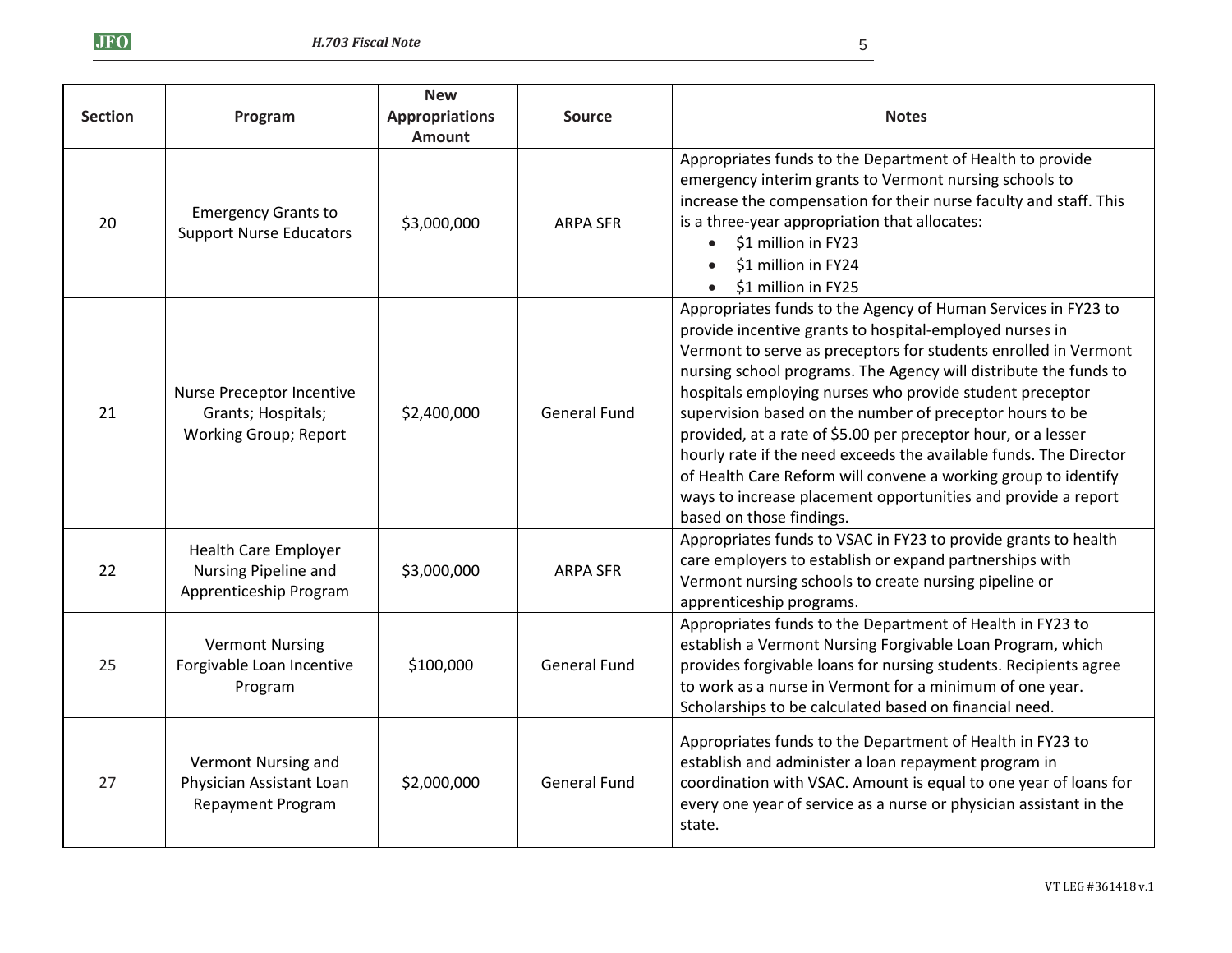| <b>Section</b> | Program                                                                              | <b>New</b><br><b>Appropriations</b><br><b>Amount</b> | <b>Source</b>       | <b>Notes</b>                                                                                                                                                                                                                                                                                                                                                                                                                                                                                            |
|----------------|--------------------------------------------------------------------------------------|------------------------------------------------------|---------------------|---------------------------------------------------------------------------------------------------------------------------------------------------------------------------------------------------------------------------------------------------------------------------------------------------------------------------------------------------------------------------------------------------------------------------------------------------------------------------------------------------------|
| 29             | Nurse Educator<br>Forgivable Loan and Loan<br><b>Repayment Program</b>               | \$500,000                                            | <b>ARPA SFR</b>     | Appropriates funds to the Department of Health in FY23 to<br>create and administer forgivable loans and loan repayment for<br>students enrolled in an eligible school who commit to working as<br>a nurse educator at a nursing school in Vermont in coordination<br>with VSAC. The amount recipients can receive is equal to the<br>value of one academic year of a full scholarship for every year<br>the individual has worked in the state as a nurse educator.                                     |
| 32             | Agency of Human<br>Services; Health Care<br><b>Workforce Data Center</b>             | \$1,000,000                                          | <b>ARPA SFR</b>     | Appropriates funds to the Office of Health Care Reform in the<br>Agency of Human Services in FY23 to establish and operate the<br>statewide Health Care Workforce Data Center. This program is<br>established to enhance the State's public health data systems,<br>respond to the COVID-19 public health emergency, and improve<br>COVID-19 mitigation and prevention efforts.                                                                                                                         |
| 34             | Agency of Human<br>Services; Position;<br>Appropriation                              | \$170,000                                            | <b>General Fund</b> | Appropriates funds to the Agency of Human Services (AHS),<br>Office Health Care Reform for one classified, three-year limited-<br>service Health Care Workforce Coordinator position at AHS in<br>FY23. The coordinator will focus on building educational, clinical,<br>and housing partnerships and support structures to increase and<br>improve health care workforce training, recruitment, and<br>retention. \$120,000 is for personal services and \$50,000 is for<br>operating expenses.        |
| 38             | <b>Pilot Program: Positions</b><br><b>Embedded Within</b><br><b>Recovery Centers</b> | \$1,290,000                                          | <b>General Fund</b> | Appropriates funds to the Department of Disabilities, Aging and<br>Independent Living's Division of Vocational Rehabilitation in<br>FY23 to develop and implement a two-year pilot program that<br>embeds 15 FTE limited-service positions within 12 recovery<br>centers across the state. \$540,000 funds 2.5 FTEs at each of two<br>geographically diverse recovery centers. Each of the remaining<br>recovery centers receives \$75,000 to fund one FTE to serve as<br>employment support counselor. |